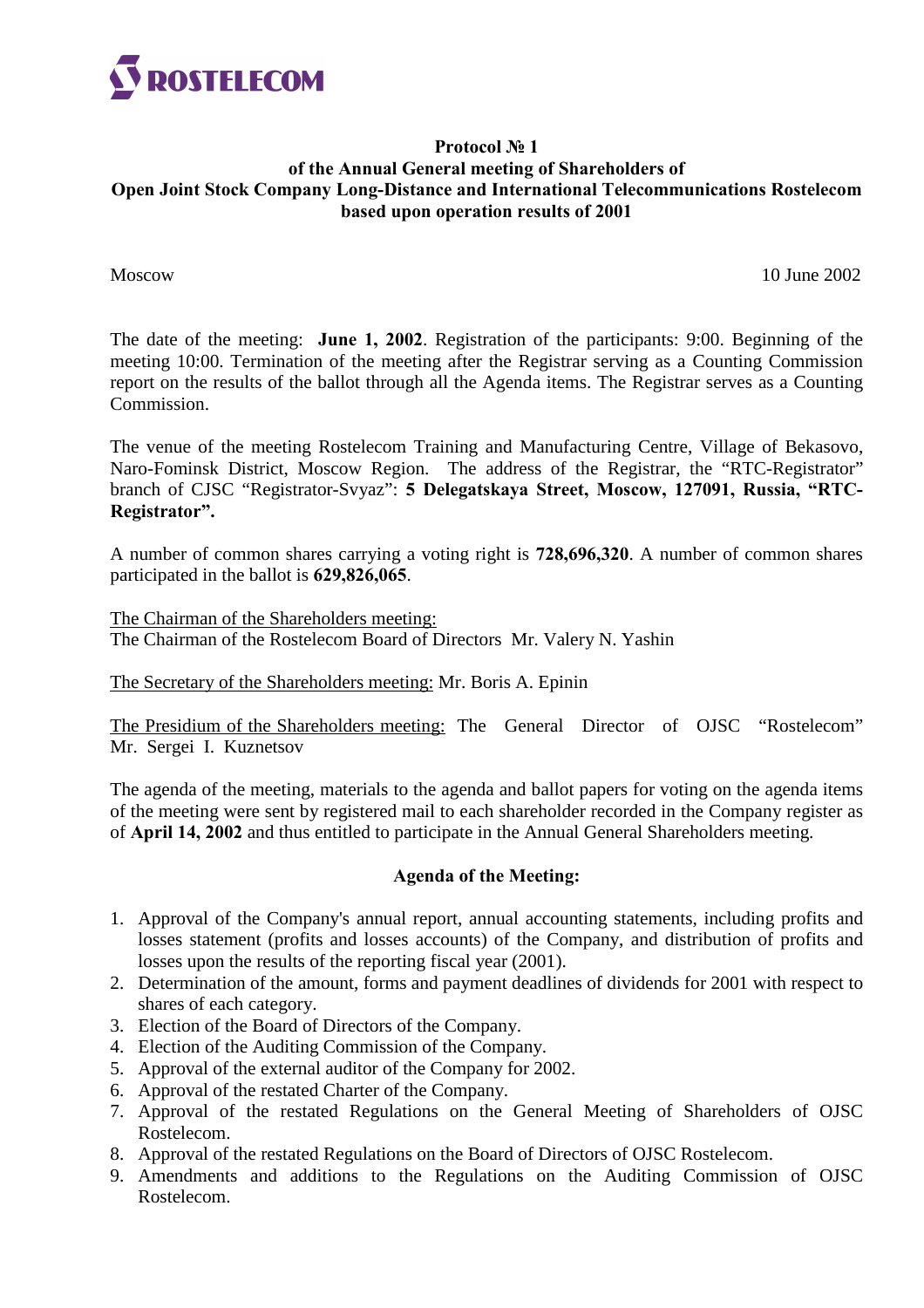- 10. Approval of the restated Regulations on the General Director of OJSC Rostelecom.
- 11. Approval of the restated Regulations on the Management Board of OJSC Rostelecom.
- 12. Participation of the Company in the "Iskra" Association of Federal Business Service Network Operators.

According to the results of the counting by the Counting Commission which functions were carried out by the Registrar, the "RTC-Registrator" branch of CJSC "Registrator-Svyaz" (Protocol of the Counting Commission # 1 as of **June 1, 2002** is attached to this Protocol of the General Shareholders Meeting and constitutes its integral part) the total number of shareholders who took part in the Meeting was **904** holding altogether **629,826,065** voting (common) shares, which account for **86.43%** of the total number of voting (common) shares. According to the Company's Charter the meeting was deemed valid. Quorum was reached.

The Protocol of the Counting Commission which is the basis for the current Protocol is available at the "RTC-Registrator" branch of CJSC "Registrator-Svyaz" to the address: 5 Delegatskaya Street, Moscow, 127091, Russia.

## **The result of the ballot on the Agenda items:**

**1. Approval of the Company's annual report, annual accounting statements, including profits and losses statement (profits and losses accounts) of the Company, and distribution of profits and losses upon the results of the reporting fiscal year (2001).**

The proposal put forward to the Shareholders meeting is to approve the Company's annual report, annual accounting statements, including profits and losses statement (profits and losses accounts) of the Company, and distribution of profits and losses upon the results of the reporting fiscal year (2001).

| <b>Result</b>    | Number of<br>participants | <b>Number of votes</b> | Percentage of the total<br>number of participants<br>in the meeting |
|------------------|---------------------------|------------------------|---------------------------------------------------------------------|
|                  |                           |                        |                                                                     |
| For              | 833                       | 628,292,984            | 99.76%                                                              |
| <b>Against</b>   | 13                        | 180,314                | 0.03%                                                               |
| <b>Abstained</b> | 34                        | 215,312                | 0.03%                                                               |

#### **Results of the vote count:**

**Percentage** of the voted shares out of the total number of shares, taking part in the vote 99.82%

The General Shareholders meeting of OJSC Rostelecom **resolved:**

to approve the Company's annual report, annual accounting statements, including profits and losses statement (profits and losses accounts) of the Company, and distribution of profits and losses upon the results of the reporting fiscal year (2001).

## **2. Determination of the amount, forms and payment deadlines of dividends for 2001 with respect to shares of each category.**

Upon the results of operation of OJSC Rostelecom in 2001 the Board of Directors advises to pay dividends for 2001:

- on preferred shares in the amount of 0.9195237 Rubles per share (the aggregate payment on preferred shares to account for 10% of net profit);

- on common shares in the amount of 0.2144961 Rubles per share (the aggregate payment on common shares to account for 7% of net profit).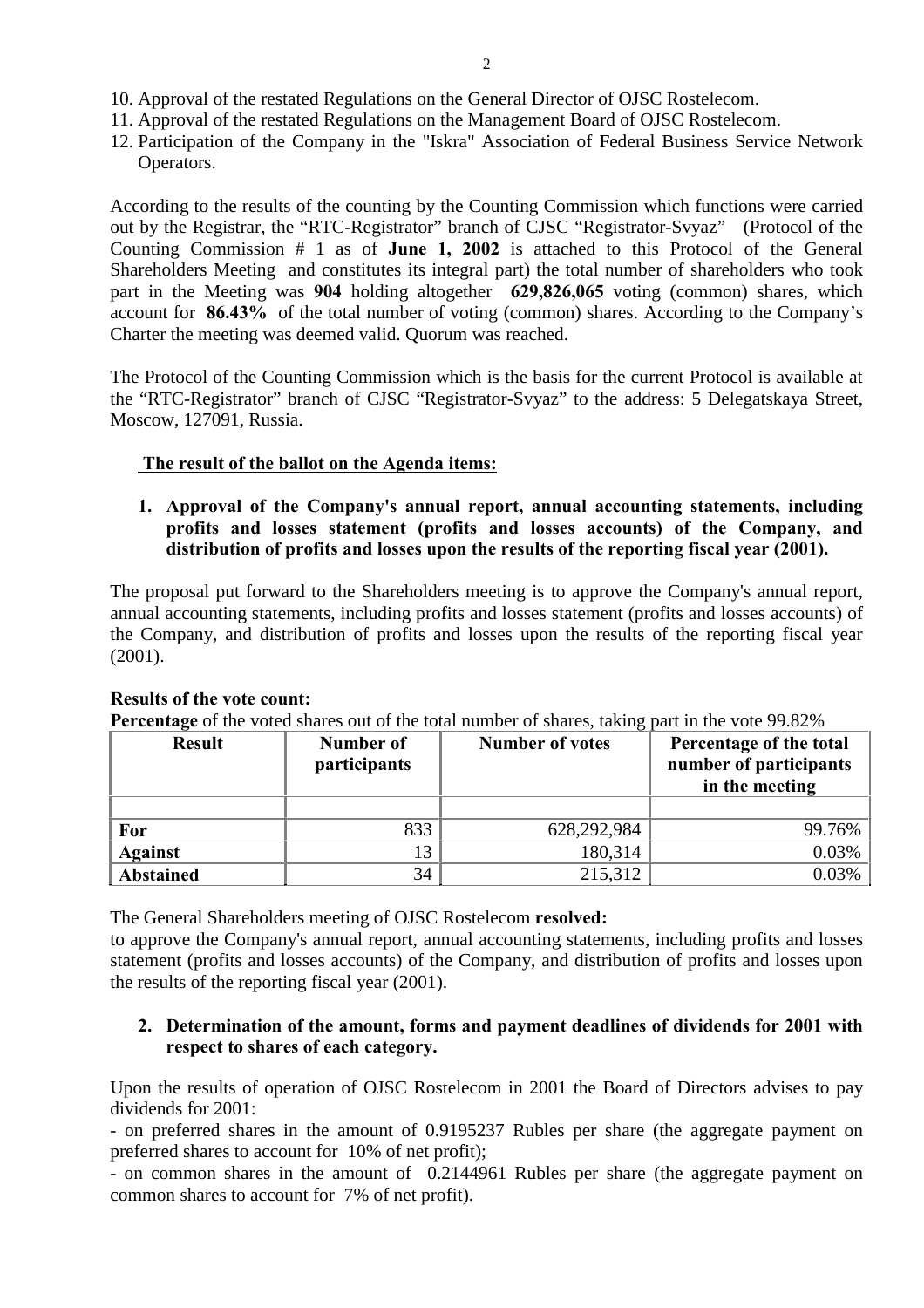Dividends on common and preferred shares will be paid in monetary form from 1 August 2002 to the end of the fiscal year.

The right to vote on all matters at the meeting is granted to the OJSC Rostelecom shareholders holding common shares and registered in the register of shareholders of the Company as of 14 April 2002.

The procedure for the payment of dividends to each shareholder will be determined in accordance with the data contained in the register of shareholders, namely:

- by remittance to the bank accounts of shareholders;
- by mail transfer (less postage);
- by payment in cash by the Company cashiers (to Company employees only)"

## **Results of the vote count:**

**Percentage** of the voted shares out of the total number of shares, taking part in the vote 99.63%

| <b>Result</b>    | Number of<br>participants | <b>Number of votes</b> | Percentage of the total<br>number of participants<br>in the meeting |
|------------------|---------------------------|------------------------|---------------------------------------------------------------------|
| For              | 827                       | 627, 178, 704          | 99.58%                                                              |
| <b>Against</b>   | 30                        | 231,267                | 0.04%                                                               |
| <b>Abstained</b> | 22                        | 112,517                | 0.01%                                                               |

The General Shareholders meeting of OJSC Rostelecom **resolved:**

Decided in accordance with the recommendations of the Board of Directors on the amount and the procedure for the payment of dividends: to pay dividends for 2001 on common shares in the amount of 0.2144961 Rubles per share. The aggregate payment on common shares to account for 7% of net profits.

Decided in accordance with the recommendations of the Board of Directors on the amount and the procedure for the payment of dividends: to pay dividends for 2001 on preferred shares in the amount of 0.9195237 Rubles per share. The aggregate payment on preferred shares to account for 10% of net profits.

Dividends on common and preferred shares will be paid in monetary form from 1 August 2002 to the end of the fiscal year. The procedure for the payment of dividends to each shareholder is determined in accordance with the data contained in the register of shareholders, namely:

- by remittance to the bank accounts of shareholders;
- by mail transfer (less postage);
- by payment in cash by the Company cashiers (to Company employees only).

# **3. Election of the Board of Directors of the Company.**

The following nominees were put forward for election to the Board of Directors:

- 1. Vadim Y. Belov, Deputy General Director, OJSC Svyazinvest;
- 2. Yury A. Bilibin, Assistant to the General Director, OJSC Svyazinvest;
- 3. Nikolay P. Yemelyanov, General Director, OJSC Novgorodetelecom;
- 4. Igor V. Zabolotny, Executive Director/Director, Marketing and Service Sales Department, OJSC Svyazinvest;
- 5. Sergei I. Kuznetsov, General Director, OJSC Rostelecom;
- 6. Alexander V. Lopatin, Deputy General Director, OJSC Svyazinvest;
- 7. Anton I. Osipchuk, First Deputy General Director, OJSC Svyazinvest;
- 8. Stanislav N. Panchenko, Deputy General Director, OJSC Svyazinvest;
- 9. Victor A. Polischuk, President, OJSC Russian Telecommunications Network;
- 10. Irina M. Ragozina, Director, Corporate Management Department, OJSC Svyazinvest;
- 11. Mikhail V. Slipenchuk, General Director, LLC "Metropol" Investment Finance Company;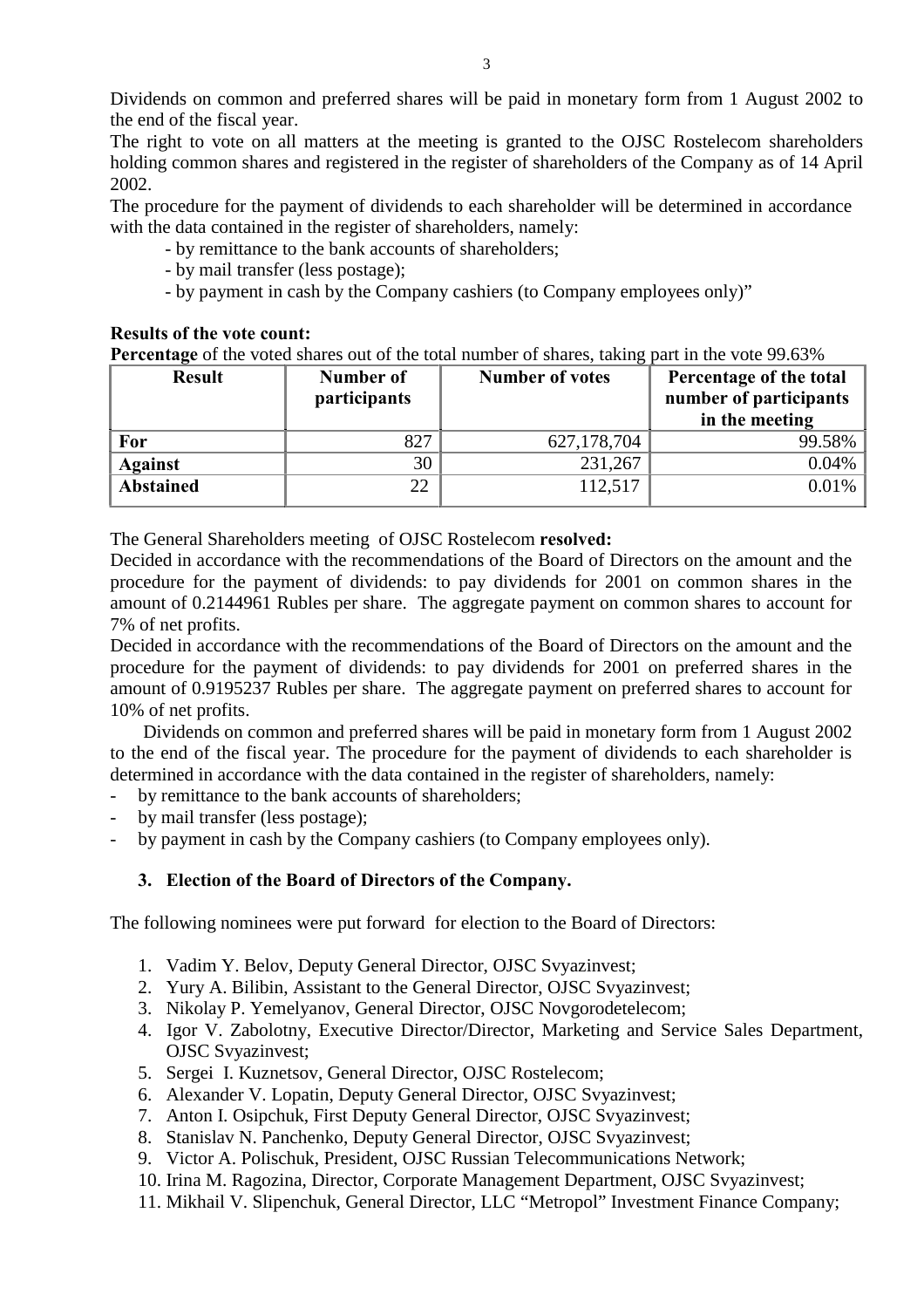- 12. Grigory M. Finger, authorized representative of Lindsell Enterprises Limited;
- 13. Valery N. Yashin, General Director , OJSC Svyazinvest.

## **Results of the vote count:**

**Percentage** of the voted shares out of the total number of shares, taking part in the vote 99.27%

| No             | Nominee's<br>N <sub>0</sub> | Nominee's name         | <b>Number of</b><br>votes | Percentage of the<br>total number of<br>participants in<br>the Meeting |
|----------------|-----------------------------|------------------------|---------------------------|------------------------------------------------------------------------|
| 1              | 13                          | Valery N. Yashin       | 730,893,865               | 10.55%                                                                 |
| $\overline{2}$ | 5                           | Sergei I. Kuznetsov    | 659, 342, 559             | 9.52%                                                                  |
| 3              | 11                          | Mikhail V. Slipenchuk  | 656,985,967               | 9.48%                                                                  |
| $\overline{4}$ | 9                           | Victor A. Polischuk    | 642,975,941               | 9.28%                                                                  |
| $\overline{5}$ |                             | Vadim Y. Belov         | 628,399,850               | 9.07%                                                                  |
| 6              | 8                           | Stanislav N. Panchenko | 627,478,590               | 9.06%                                                                  |
| 7              | 3                           | Nikolay P. Yemelyanov  | 627,426,788               | 9.06%                                                                  |
| 8              | 6                           | Alexander V. Lopatin   | 626,969,025               | 9.05%                                                                  |
| 9              | 10                          | Irina M. Ragozina      | 626,858,776               | 9.05%                                                                  |
| 10             | 7                           | Anton I. Osipchuk      | 626, 637, 352             | 9.04%                                                                  |
| 11             | 12                          | Grigory M. Finger      | 399,877,176               | 5.77%                                                                  |
| 12             | 4                           | Igor V. Zabolotny      | 12,479,797                | 0.18%                                                                  |
| 13             | $\mathcal{D}_{\mathcal{L}}$ | Yury A. Bilibin        | 11,478,557                | 0.17%                                                                  |

The General Shareholders meeting of OJSC Rostelecom **resolved:**

to approve election the following persons as members of the Board of Directors of the Company: Valery N. Yashin, Sergei I. Kuznetsov, Mikhail V. Slipenchuk, Victor A. Polischuk, Vadim Y. Belov, Stanislav N. Panchenko, Nikolay P. Yemelyanov, Alexander V. Lopatin, Irina M. Ragozina, Anton I. Osipchuk, Grigory M. Finger.

## **4. Election of the Auditing Commission of the Company.**

## **4.1. On the nominee of Konstantin V. Belyaev**

The proposal put forward to the Meeting is to elect Konstantin V. Belyaev, Chief accountant of OJSC Svyazinvest to the Auditing Commission of the Company.

## **The results of the vote count:**

**Percentage** of the voted shares out of the total number of shares, taking part in the vote 99.62%

| <b>Result</b>    | Number of<br>participants | <b>Number of votes</b> | Percentage of the total<br>number of participants |
|------------------|---------------------------|------------------------|---------------------------------------------------|
|                  |                           |                        | in the Meeting                                    |
| For              | 720                       | 624,879,699            | 99.24%                                            |
| <b>Against</b>   | 69                        | 1,681,056              | $0.27\%$                                          |
| <b>Abstained</b> | 63                        | 675,574                | $0.11\%$                                          |

## **4.2 On the nominee of Yury L. Vodopiyanov**

The proposal put forward to the Meeting is to elect Yury L. Vodopiyanov, Deputy General Director of LLC Metropol Investment Finance Company, to the Auditing Commission of the Company.

## **The results of the vote count:**

**Percentage** of the voted shares out of the total number of shares, taking part in the vote 99.56%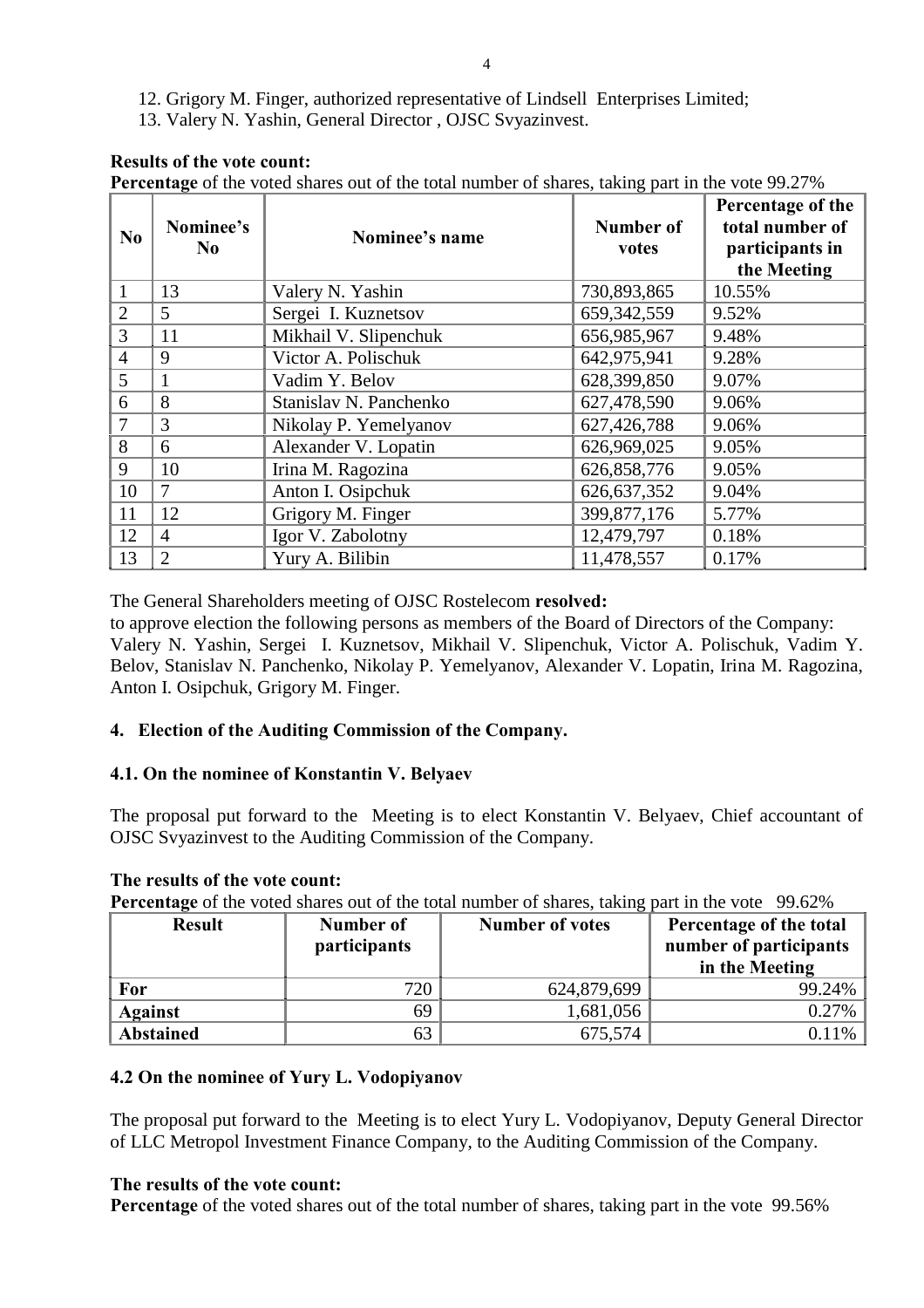| <b>Result</b>    | Number of<br>participants | <b>Number of votes</b> | Percentage of the total<br>number of participants<br>in the meeting |
|------------------|---------------------------|------------------------|---------------------------------------------------------------------|
| For              | 619                       | 103,156,137            | 16.38%                                                              |
| <b>Against</b>   | 129                       | 522,470,199            | 82.98%                                                              |
| <b>Abstained</b> | 87                        | 1,280,654              | 0.20%                                                               |

## **4.3 On the nominee of Petr V. Mikhalevsky**

The proposal put forward to the Meeting is to elect Petr V. Mikhalevsky, Head of Corporate Management Department, OJSC Rostelecom, to the Auditing Commission of the Company.

## **The results of the vote count:**

Percentage of the voted shares out of the total number of shares, taking part in the vote 99.57%

| <b>Result</b>    | Number of<br>participants | <b>Number of votes</b> | Percentage of the total<br>number of participants |
|------------------|---------------------------|------------------------|---------------------------------------------------|
|                  |                           |                        | in the meeting                                    |
| For              | 727                       | 104,713,054            | 16.63%                                            |
| <b>Against</b>   | 68                        | 521,632,510            | 82.84%                                            |
| <b>Abstained</b> | 55                        | 628,887                | 0.10%                                             |

## **4.4 On the nominee of Irina V. Prokofieva**

The proposal put forward to the Meeting is to elect Irina V. Prokofieva, Deputy Director, Head of Internal Audit and Economic Analysis OJSC Svyazinvest, to the Auditing Commission of the Company.

## **The results of the vote count:**

Percentage of the voted shares out of the total number of shares, taking part in the vote 99.49%

| <b>Result</b>    | Number of    | <b>Number of votes</b> | Percentage of the total |
|------------------|--------------|------------------------|-------------------------|
|                  | participants |                        | number of participants  |
|                  |              |                        | in the meeting          |
| For              | 604          | 584,366,857            | 92.81%                  |
| <b>Against</b>   | 158          | 41,269,223             | 6.55%                   |
| <b>Abstained</b> | 85           | 827,392                | 0.13%                   |

## **4.5 On the nominee of Irina A. Smirnova**

The proposal put forward to the Meeting is to elect Irina A. Smirnova, Deputy Chief Accountant, OJSC Rostelecom, to the Auditing Commission of the Company.

## **The results of the vote count:**

**Percentage** of the voted shares out of the total number of shares, taking part in the vote 99.60%

| <b>Result</b>    | Number of<br>participants | - -<br><b>Number of votes</b> | Percentage of the total<br>number of participants<br>in the meeting |
|------------------|---------------------------|-------------------------------|---------------------------------------------------------------------|
| For              | 707                       | 586,616,269                   | 93.16%                                                              |
| <b>Against</b>   | 97                        | 39,806,363                    | 6.33%                                                               |
| <b>Abstained</b> | 56                        | 701,212                       | $0.11\%$                                                            |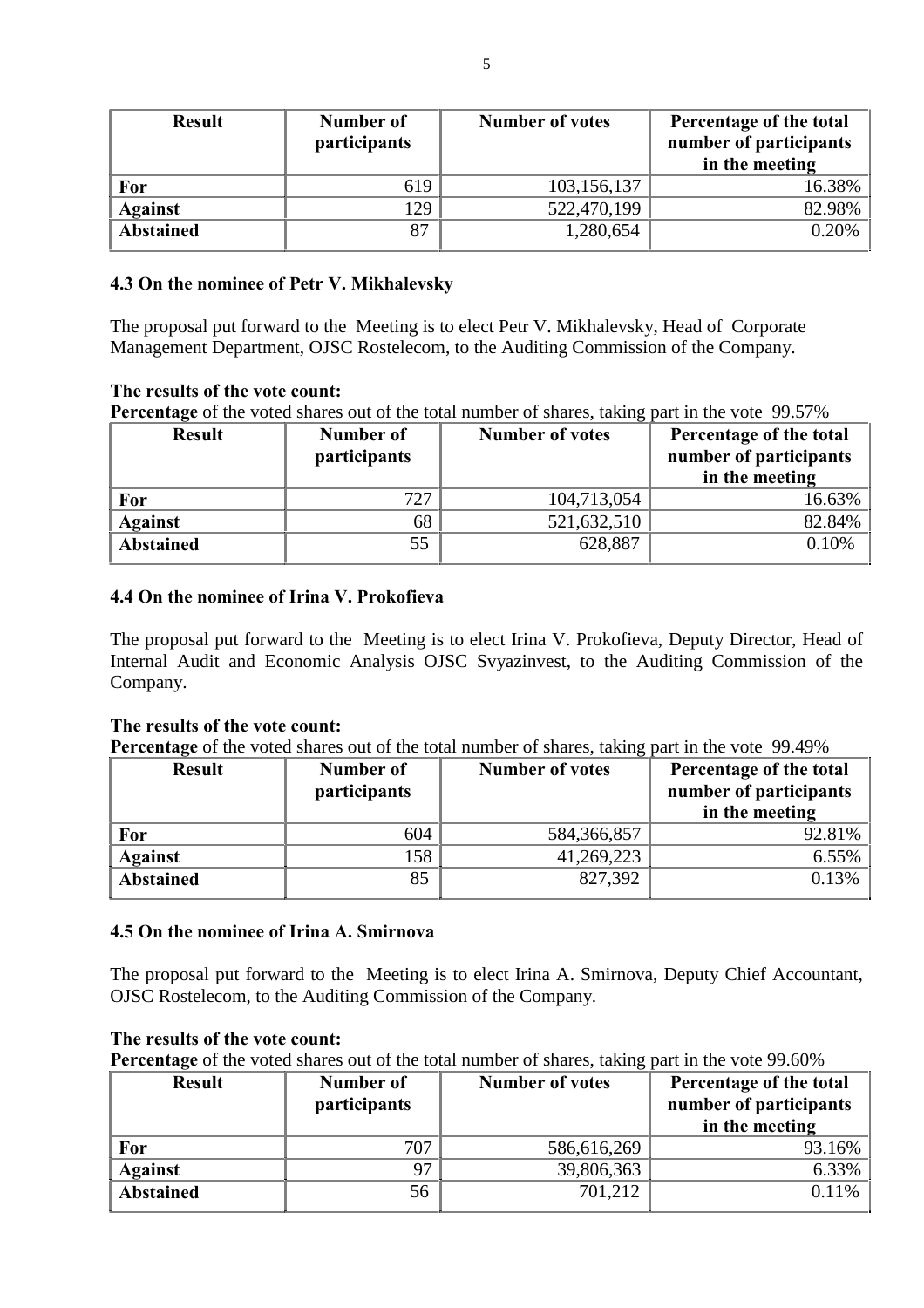The General Shareholders meeting of OJSC Rostelecom **resolved:**

to elect the following persons as members of the Auditing Commission: Konstantin V. Belyaev, Irina V. Prokofieva, Irina A. Smirnova.

# **5. Approval of the external auditor of the Company for 2002.**

The proposal put forward to the Meeting is to approve CJSC Ernst & Young Vneshaudit as the external auditor of the Company for 2002.

## **The results of the vote count:**

Percentage of the voted shares out of the total number of shares, taking part in the vote 99.62%

| <b>Result</b>    | Number of<br><i>participants</i> | ັ<br><b>Number of votes</b> | Percentage of the total<br>number of participants<br>in the meeting |
|------------------|----------------------------------|-----------------------------|---------------------------------------------------------------------|
| For              | 768                              | 626, 278, 187               | 99.44%                                                              |
| <b>Against</b>   | 35                               | 376,191                     | 0.06%                                                               |
| <b>Abstained</b> | 71                               | 799,728                     | 0.12%                                                               |

The General Shareholders meeting of Rostelecom **resolved:** to approve CJSC Ernst and Young Vneshaudit as the external auditor of the Company for 2002.

# **6. Approval of the restated Companyís Charter.**

The restated version of the Company's Charter is put forward to the Shareholders meeting.

## **The results of the vote count:**

**Percentage** of the voted shares out of the total number of shares, taking part in the vote 99.62%

| <b>Result</b>    | Number of<br>participants | <b>Number of votes</b> | Percentage of the total<br>number of participants |
|------------------|---------------------------|------------------------|---------------------------------------------------|
|                  |                           |                        | in the meeting                                    |
| For              | 813                       | 626,508,778            | 99.48%                                            |
| <b>Against</b>   | 14                        | 444,854                | 0.07%                                             |
| <b>Abstained</b> | 44                        | 463,798                | 0.07%                                             |

The OJSC Rostelecom General Shareholders meeting **resolved**: to approve the restated version of the Company's Charter.

## **7. Approval of the restated Regulations on the General Meeting of Shareholders of OJSC Rostelecom.**

The restated version of the Regulations on the OJSC Rostelecom General Meeting of Shareholders is put forward to the Shareholders meeting.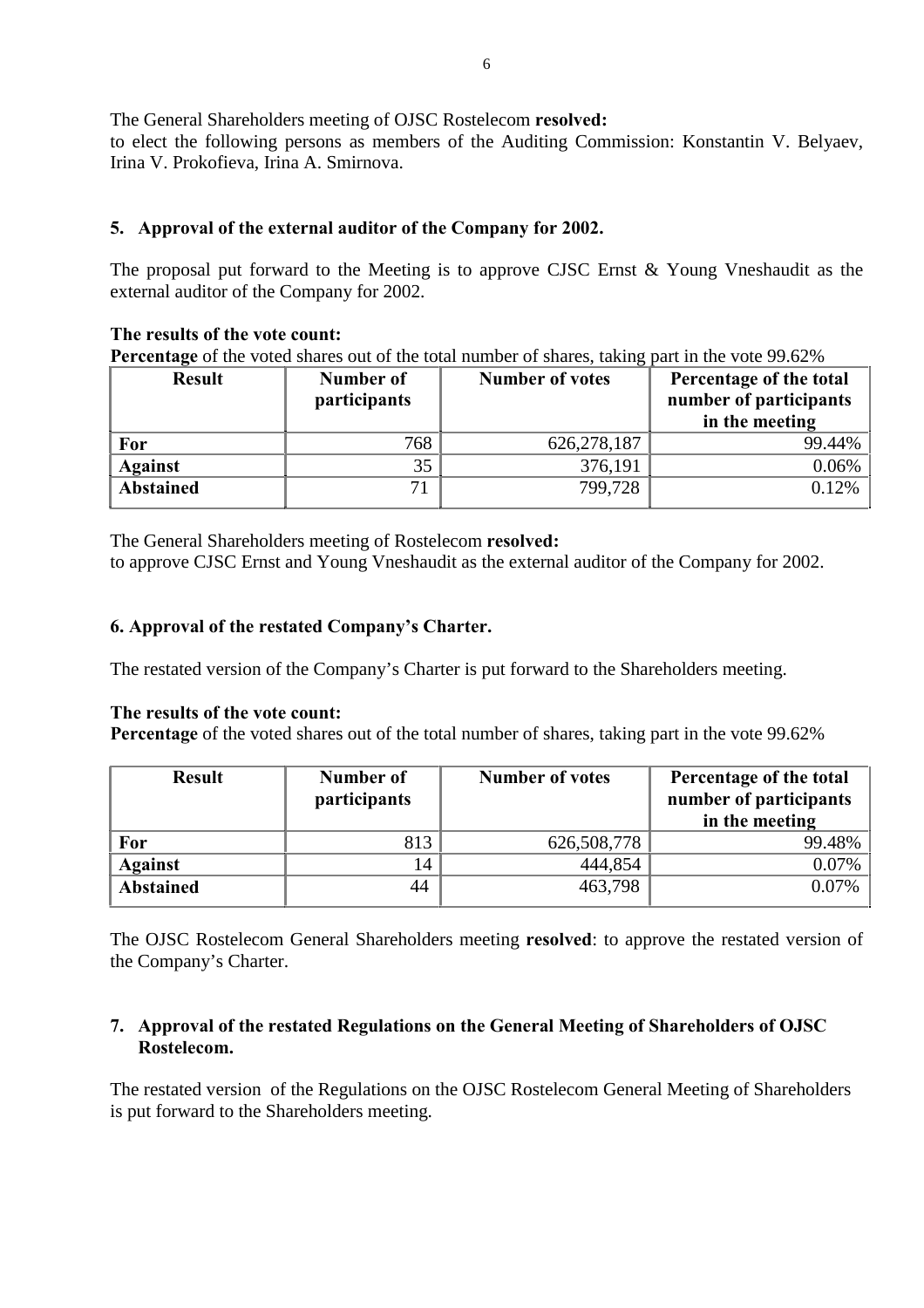## **The results of the vote count:**

Percentage of the voted shares out of the total number of shares, taking part in the vote 99.62%

| <b>Result</b>    | Number of<br>participants | <b>Number of votes</b> | Percentage of the total<br>number of participants<br>in the meeting |
|------------------|---------------------------|------------------------|---------------------------------------------------------------------|
| For              | 824                       | 626,756,592            | 99.51%                                                              |
| <b>Against</b>   | 15                        | 303,580                | $0.05\%$                                                            |
| <b>Abstained</b> | 39                        | 359,568                | 0.06%                                                               |

The OJSC Rostelecom General Shareholders meeting **resolved**: to approve the restated version of the Regulations on the OJSC Rostelecom General Meeting of Shareholders.

## **8. Approval of the restated Regulations on the Board of Directors of OJSC Rostelecom.**

The restated version of the Regulations on the Board of Directors of OJSC Rostelecom is put forward to the Shareholders meeting.

#### **The results of the vote count:**

**Percentage** of the voted shares out of the total number of shares, taking part in the vote 99.63%

| <b>Result</b>    | Number of<br>participants | <b>Number of votes</b> | Percentage of the total<br>number of participants<br>in the meeting |
|------------------|---------------------------|------------------------|---------------------------------------------------------------------|
| For              | 790                       | 625,500,205            | 99.32%                                                              |
| <b>Against</b>   | 28                        | 1,635,764              | $0.26\%$                                                            |
| <b>Abstained</b> | 59                        | 332,407                | $0.05\%$                                                            |

The OJSC Rostelecom General Shareholders meeting **resolved**: to approve the restated version of the Regulations on the Board of Directors of OJSC Rostelecom.

## **9. Amendments and additions to the Regulations on the Auditing Commission of OJSC Rostelecom.**

9.1.A proposal is put forward to the Shareholders meeting to introduce amendments and additions to the Regulations **on the Auditing Commission of OJSC Rostelecom**.

Decided: to restate Section 1.3 as follows: "The Auditing Commission is elected at the annual general meeting of shareholders in the manner provided for under applicable legislation and the Charter of the Company until the next annual general meeting of shareholders and consists of three (3) members."

## **The results of the vote count:**

Percentage of the voted shares out of the total number of shares, taking part in the vote 96.42%

| <b>Result</b>    | Number of<br>participants | <b>Number of votes</b> | Percentage of the total<br>number of participants<br>in the meeting |
|------------------|---------------------------|------------------------|---------------------------------------------------------------------|
| For              | 811                       | 606,636,653            | 96.32%                                                              |
| <b>Against</b>   |                           | 79,680                 | $0.01\%$                                                            |
| <b>Abstained</b> | 35                        | 585,775                | 0.09%                                                               |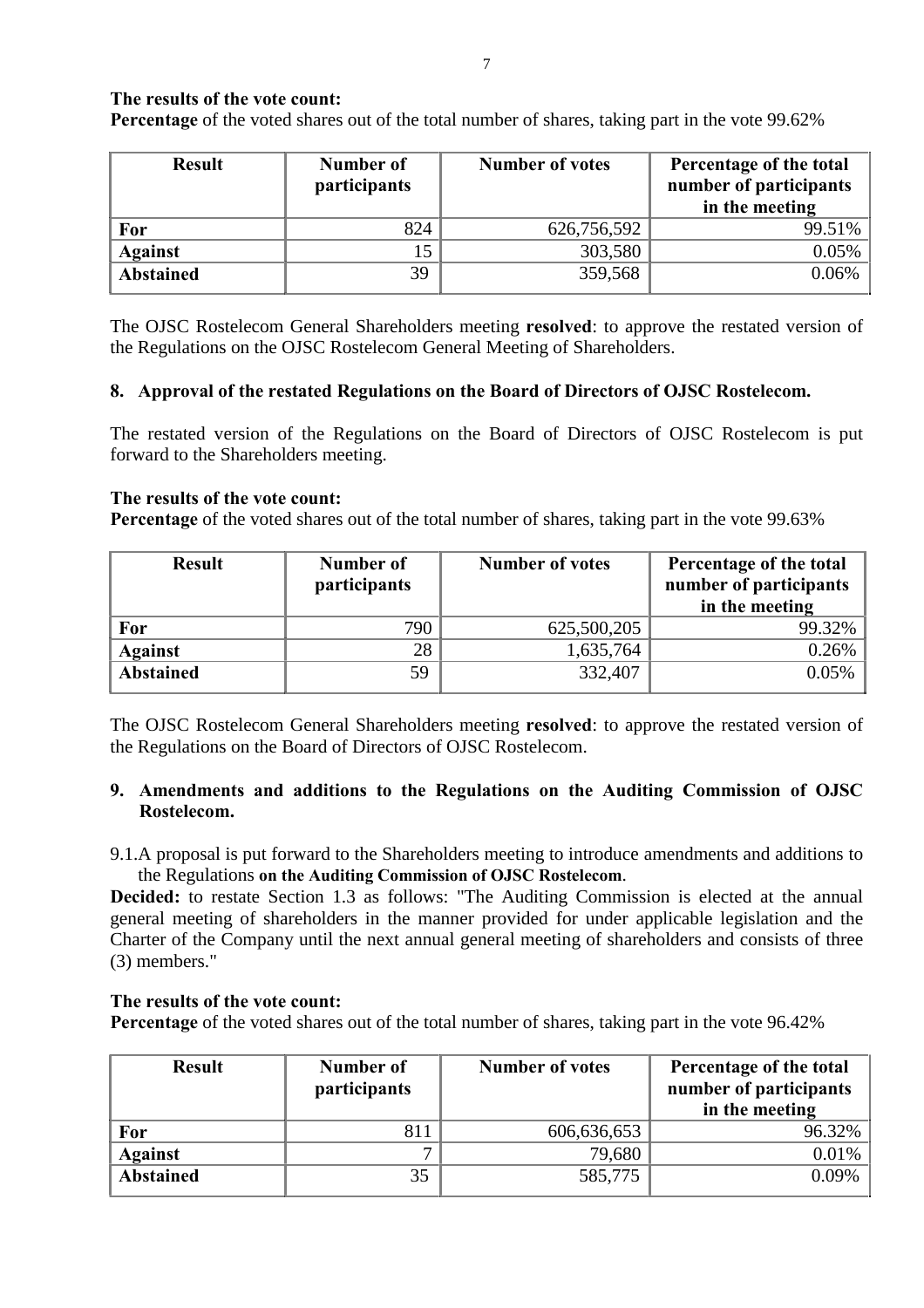9.2 The proposal put forward to the Meeting is to make amendments and additions to the Regulations on the Auditing Commission of OJSC Rostelecom.

**Decided**: to restate Section 7.4 as follows: "The members of the Auditing Commission of the Company shall be paid remuneration during the period they perform their duties. In order to pay remuneration to the members of the Auditing Commission, the Company shall establish a fund for the remuneration of the members of the Auditing Commission, to be formed by way of deducting three-tenths (0.3) of one percent of the Company's net profits remaining after the formation of the statutory funds. The amount of personal remuneration shall not exceed fifty percent (50%) of the average remuneration of a member of the Board of Directors determined on the basis of the total amount of remuneration to all the members of the Board of Directors and the numerical strength of the Board of Directors of the Company and shall be proposed by the Chairman of the Auditing Commission depending on the volume and intensity of the work performed by the members of the Auditing Commission. The decision on the amount of personal remuneration to a member of the Auditing Commission shall be made at a session of the Auditing Commission by a simple majority of votes of the Auditing Commission members present at the meeting. Remuneration shall not be paid to those members of the Auditing Commission who took no part in its work."

#### **The results of the vote count:**

**Percentage** of the voted shares out of the total number of shares, taking part in the vote 96.42%

| <b>Result</b>    | Number of<br>participants | <b>Number of votes</b> | Percentage of the total<br>number of participants<br>in the meeting |
|------------------|---------------------------|------------------------|---------------------------------------------------------------------|
| For              | 653                       | 604, 374, 725          | 95.96%                                                              |
| <b>Against</b>   | 95                        | 2,110,156              | 0.33%                                                               |
| <b>Abstained</b> | 95                        | 803,479                | 0.13%                                                               |

9.3 A proposal is put forward at the Shareholders meeting to introduce amendments and additions to the Regulations on the Auditing Commission of OJSC Rostelecom:

**Decided:** to add the following to Section 8.2: "The powers of a member of the Auditing Commission shall terminate in connection with his/her joining the Board of Directors, the Management Board, the liquidation commission or the tallying commission or being elected General Director of the Company. In such instances the powers of such member of the Auditing Commission shall terminate as of the date the authorized body of the Company decides on such election."

#### **The results of the vote count:**

Percentage of the voted shares out of the total number of shares, taking part in the vote 96.42%

| <b>Result</b>    | Number of<br><i>participants</i> | <b>Number of votes</b> | Percentage of the total<br>number of participants<br>in the meeting |
|------------------|----------------------------------|------------------------|---------------------------------------------------------------------|
| <b>For</b>       | 801                              | 606,604,682            | 96.32%                                                              |
| <b>Against</b>   | 10                               | 82,080                 | 0.01%                                                               |
| <b>Abstained</b> | 37                               | 587,941                | 0.09%                                                               |

9.4 The proposal put forward at the Shareholders meeting is to introduce amendments and additions to the Regulations on the Auditing Commission of OJSC Rostelecom:

**Decided:** to replace the word "articles" with the word "norms" in Section 9.4.

#### **The results of the vote count:**

**Percentage** of the voted shares out of the total number of shares, taking part in the vote 96,42%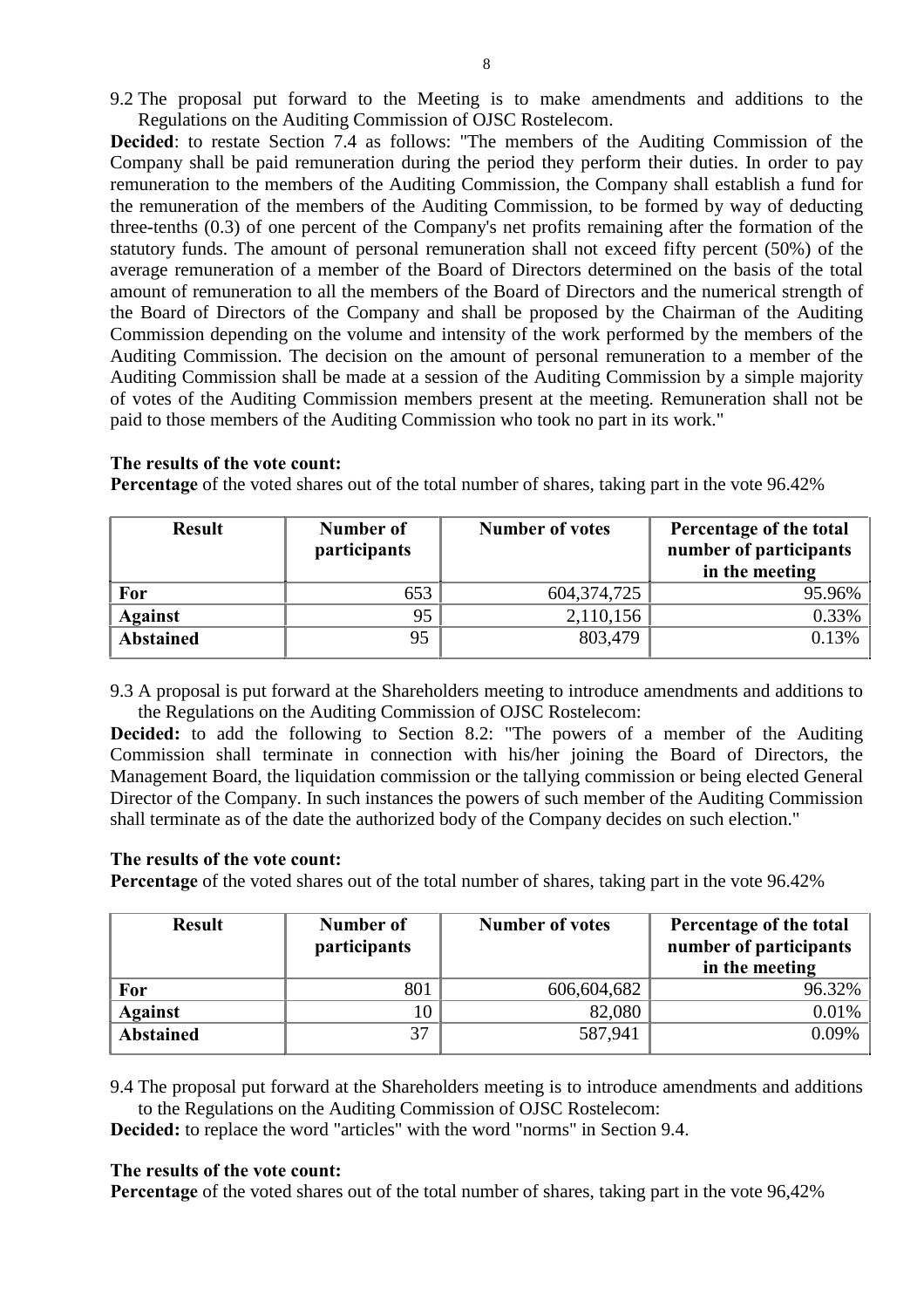| <b>Result</b>    | Number of<br>participants | <b>Number of votes</b> | Percentage of the total<br>number of participants<br>in the meeting |
|------------------|---------------------------|------------------------|---------------------------------------------------------------------|
| For              | 803                       | 606,430,177            | 96.29%                                                              |
| <b>Against</b>   |                           | 214,205                | 0.03%                                                               |
| <b>Abstained</b> | 38                        | 655,236                | 0.10%                                                               |

The OJSC Rostelecom General Shareholders meeting **resolved**:

to approve the proposed amendments and additions to the Regulations on the Auditing Commission of OJSC Rostelecom.

## **10. Approval of the restated Regulations on the General Director of OJSC Rostelecom.**

The restated version of the Regulations on the General Director of OJSC Rostelecom is put forward to the Shareholders meeting.

## **The results of the vote count:**

Percentage of the voted shares out of the total number of shares, taking part in the vote 99.62%

| <b>Result</b>    | Number of<br>participants | <b>Number of votes</b> | Percentage of the total<br>number of participants<br>in the meeting |
|------------------|---------------------------|------------------------|---------------------------------------------------------------------|
| For              | 805                       | 626,698,652            | 99.51%                                                              |
| <b>Against</b>   | 19                        | 341,459                | $0.05\%$                                                            |
| <b>Abstained</b> | 49                        | 365,650                | 0.06%                                                               |

The OJSC Rostelecom General Shareholders meeting resolved: to approve the restated version of the Regulations on the General Director of OJSC Rostelecom.

## **11. Approval of the restated Regulations on the Management Board of OJSC Rostelecom.**

The restated version of the Regulations on the Management Board of OJSC Rostelecom is put forward to the Shareholders meeting.

#### **The results of the vote count:**

Percentage of the voted shares out of the total number of shares, taking part in the vote 96.41%

| <b>Result</b>    | Number of<br><i>participants</i> | <b>Number of votes</b> | Percentage of the total<br>number of participants<br>in the meeting |
|------------------|----------------------------------|------------------------|---------------------------------------------------------------------|
| For              | 772                              | 605, 123, 173          | 96.08%                                                              |
| <b>Against</b>   | 24                               | 1,703,844              | $0.27\%$                                                            |
| <b>Abstained</b> | 53                               | 405,301                | 0.06%                                                               |

The OJSC Rostelecom General Shareholders meeting resolved: to approve the restated version of the Regulations on the Management Board of OJSC Rostelecom.